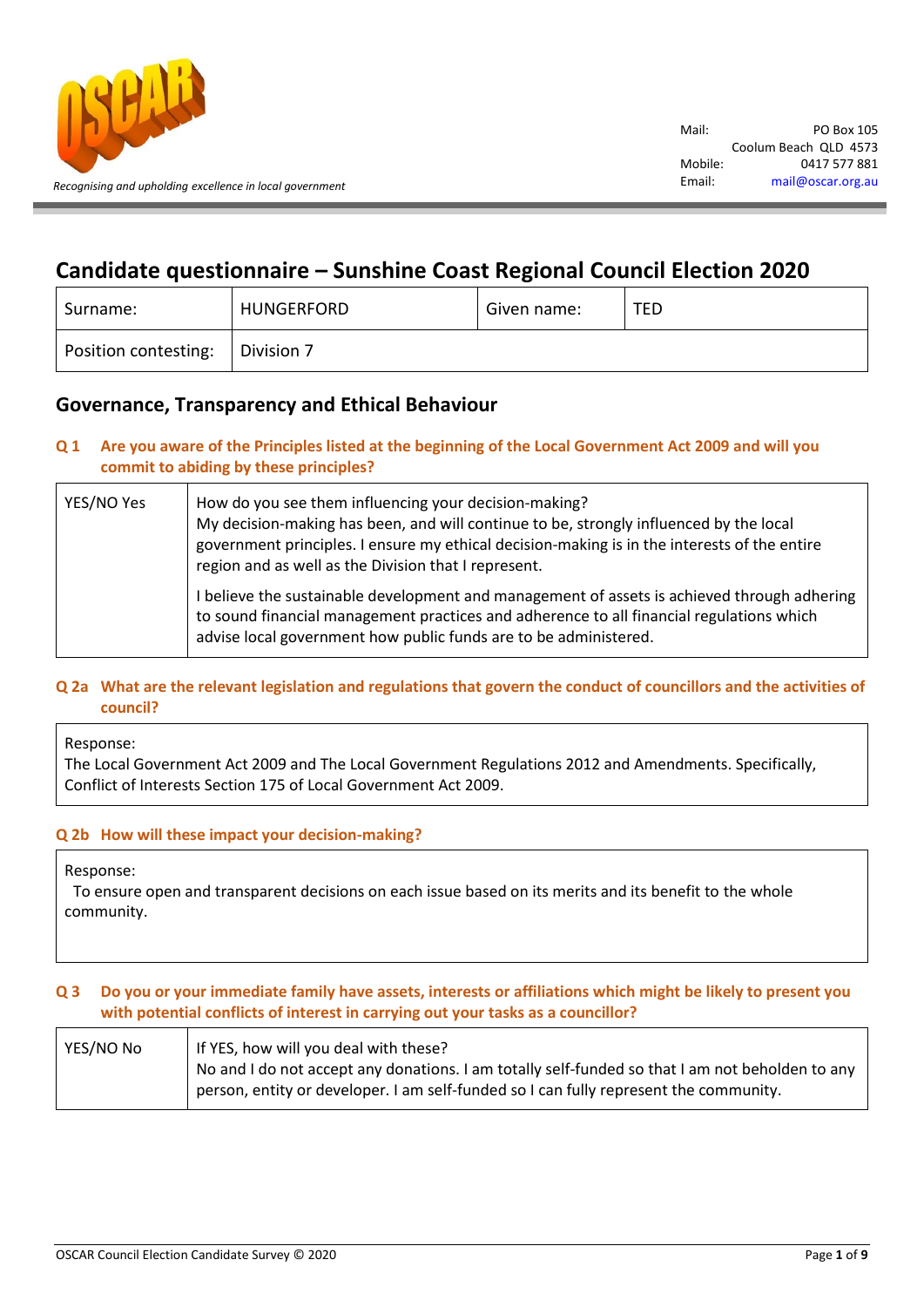**Q 4 As councillor/mayor you will regularly meet to vote on various matters. Some of these votes may be passed by a majority decision, yet there exists aspects which indicate some or all of the following: improper due process, breaches around what might be deemed 'reasonable action' according to duty of care, statutory instruments, local government legislative provisions, by-laws, policies, procedures and responsibilities. What action would you take?**

Response:

If anything like this were to occur, I would forward these concerns to the Office of the Independent Assessor or seek advice directly from the Local Government Minister's Office immediately.

## **Q 5 Do you believe that all Council meetings should be open to the public?**

| YES/NO Yes | If NO, then what circumstances might justify a closed meeting?                           |
|------------|------------------------------------------------------------------------------------------|
|            | Except for commercial-in-confidence or contractual negotiations where it could prejudice |
|            | council negotiations.                                                                    |

## **Q 6 Do you support providing requested information to the community without the need for individuals and organisations having to resort to Right to Information applications?**

| YES/NO Yes |  |
|------------|--|
|------------|--|

**Q 7 Will you commit to voting to implement the live streaming and video recording of council meetings at Caloundra, Nambour and subsequently Maroochydore by 30 June 2020?**

| YES/NO Yes |  |
|------------|--|
|------------|--|

**Q 8 Do you support that, once the previously published reasons for confidentiality have passed, the live recording, related documentation and information of the confidential meeting should immediately be made public?**

| YES/NO Yes | If NO, why not?<br>Yes, providing it does not conflict with the commercial-in-confidence or intellectual property of |
|------------|----------------------------------------------------------------------------------------------------------------------|
|            | the entities that are being dealt with.                                                                              |

## **Q 9 Do you support all financial dealings of Council in relation to major projects such as, but not limited to, the Sunshine Coast Airport Expansion, The Maroochy CBD, the Broadband Cable, the City Hall and the Solar Farm being made fully available to ratepayers once a decision to proceed has been made?**

| YES/NO Yes | If NO, why not?                                                                                    |
|------------|----------------------------------------------------------------------------------------------------|
|            | Yes, as long as it does not conflict with the commercial-in-confidence or intellectual property of |
|            | the entities that are being dealt with.                                                            |

## **Q 10 What do you mean by, and how would you measure, sustainable development?**

Response:

Sustainable development is achieved through adhering to the Sunshine Coast Plan 2014 and the provisions contained within.

My voting pattern in Council clearly shows that I consistently vote to uphold the Town Plan as this is the Community of the Sunshine Coast's Town Plan.

## **Q 11 Are you endorsed or supported by any registered political party?**

YES/NO No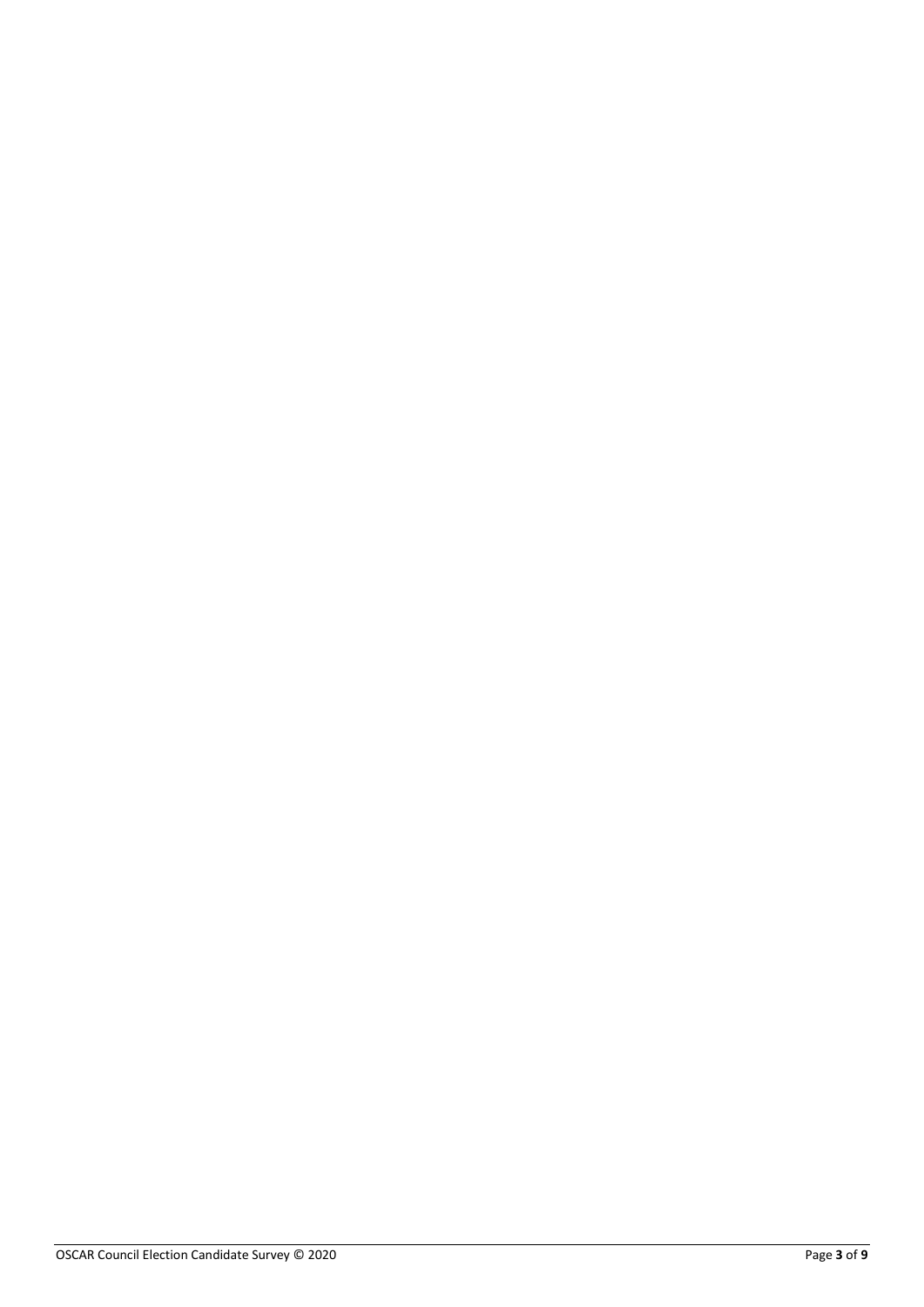## **Climate change**

## **Q 12 Do you accept that:**

| (a) | as the level of carbon dioxide in the atmosphere increases the proportion of the sun's<br>radiant energy that is retained by the earth increases?                                                                                             | YES/NO Yes |
|-----|-----------------------------------------------------------------------------------------------------------------------------------------------------------------------------------------------------------------------------------------------|------------|
| (b) | consequences of the increase in the retained energy include rising average<br>temperatures and major changes in weather patterns that can result in drought and<br>heavy rain in areas where such weather events had not previously occurred? | YES/NO Yes |
| (c) | the combustion of fossil carboniferous fuels such as coal, oil and natural gas has been<br>a major contributor to the increase in the level of carbon dioxide in the atmosphere<br>that has occurred since industrialisation began?           | YES/NO Yes |
| (d) | clearing of forest for agriculture and housing has also contributed to the increase in<br>carbon dioxide levels in the atmosphere?                                                                                                            | YES/NO Yes |
| (e) | the major source of greenhouse gas emissions for local government comes from the<br>decomposition of organic residues in landfill?                                                                                                            | YES/NO Yes |
| (f) | maintenance of biodiversity as close as possible to what it was before human<br>intervention is essential for the healthy survival of the human species?                                                                                      | YES/NO Yes |

## **Q 13 What do you see as the key impacts of Climate Change on the Sunshine Coast?**

#### Response:

The key impacts of climate change will be from increased weather events that will affect agriculture, road maintenance, coastal inundation, beach errosion and cause bush fire events.

## **Q 14 How should the Sunshine Coast Regional Council deal with this now and into the future?**

## Response:

Climate Change is occurring. To slow this progression, everyone needs to reduce their consumption of fossil fuels. Sunshine Coast Council is the first local government in Australia to totally offset our electricity consumption. This has saved Council \$1.7million in the first year alone. The Sunshine Coast Solar Farm saves more than 20,500 tonnes in carbon emissions each year. This is equivalent to taking about 4.300 cars off the road for one year. Over a 30 year period the solar farm will provide an estimated \$22 million in savings based on 2017 electricity prices.

The Council continues the process of replacing the public street lighting with LED technology.

The Council is also moving toward adding more hybrid vehicles to our vehicle fleet.

With the Maroochydore City Centre, we will be the first in Australia to operate an integrated waste system to assist with collection and sorting of recyclables.

## **Q 15 Do you support the SCRC in joining other councils in signing a Declaration of Climate Emergency?**

YES/NO Yes

**Q 16 Will you advocate for the SCRC to have a moratorium on any development proposed in areas vulnerable to the impact of climate change such as in flood-prone areas and coastal zones until such time as the Coastal Hazard Adaptation Strategy is completed?**

YES/NO Yes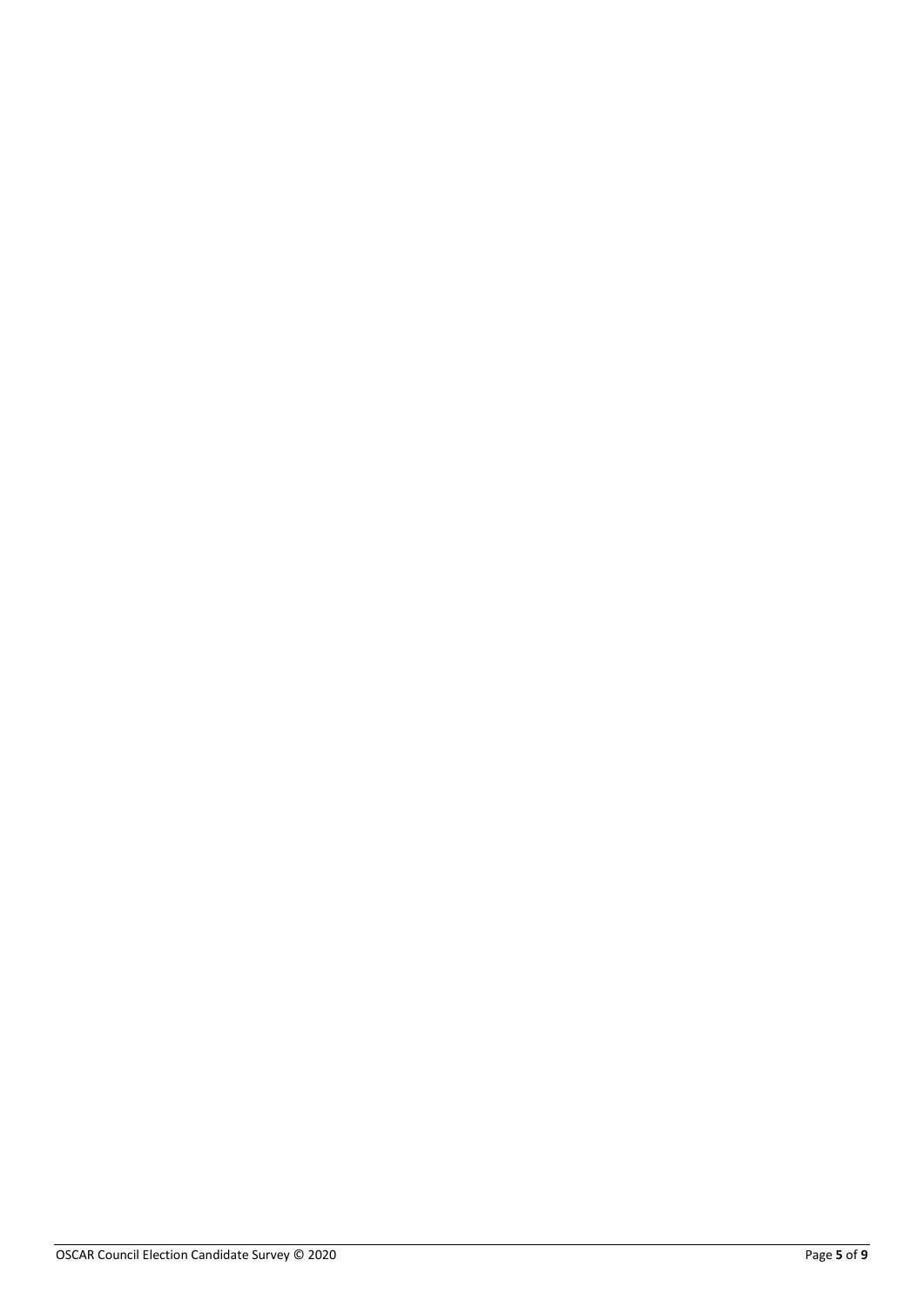## **Planning issues**

## **Q 17 Do you agree that:**

| (a) | development applications that conflict with the relevant Planning Scheme Acceptable<br>Outcomes and other planning instruments should be refused?                                                                                                                                                                       | YES/NO Yes |
|-----|-------------------------------------------------------------------------------------------------------------------------------------------------------------------------------------------------------------------------------------------------------------------------------------------------------------------------|------------|
| (b) | genuine community consultation should be undertaken in the early stages of a<br>Proposed Planning Scheme amendment and prior to being progressed to the state?                                                                                                                                                          | YES/NO Yes |
| (c) | applicants wishing to lodge a Development application that substantially does not<br>comply, or seeks to over-ride the Planning Scheme should be advised to await the<br>formulation of the next planning scheme when they can lodge a submission on that<br>new planning scheme during the public consultation period? | YES/NO Yes |
| (d) | that development that is vulnerable to the impacts of Climate Change, flooding, and<br>inundation be prohibited?                                                                                                                                                                                                        | YES/NO Yes |

## **Q 18 Do you agree that:**

| (a) | Planning Scheme provisions regarding density, site cover, height and parking<br>requirements must comply with the Acceptable Outcomes in the Planning Scheme?                                       | YES/NO Yes |
|-----|-----------------------------------------------------------------------------------------------------------------------------------------------------------------------------------------------------|------------|
| (b) | financial contributions in lieu of the provisions of onsite parking should not be<br>allowed unless improvements are provided within 200 metres of the development?                                 | YES/NO Yes |
| (c) | greater enforcement is needed where a developer constructs (or private certifier<br>signs off) other than what has been approved, particularly in relation to height and<br>density of development? | YES/NO Yes |

## **Q 19 What is your understanding of when it is appropriate to override the Planning Scheme, when there are conflicts?**

#### Response:

I do not believe in overiding the Planning Scheme by a Development Application as this creates a precedent contrary to the Sunshine Coast Town Plan 2014. If Council intends to make a change to the Planning Scheme, it should do this publically through the amendment to the planning scheme process. Not by approving Development Applications that are contrary to the Town Plan.

## **Q 20 Would you support extending submission timeframes from the statutory minimum in relation to Planning Scheme amendments?**

YES/NO Yes

**Q 21 The floodplains of the Sunshine Coast have been extensively filled primarily for urban development. This has increased the risk to people, property, infrastructure and the environment from coastal inundation and flooding and contributes to greater exposure to extreme weather events associated with climate change.** 

**Planning instruments, State Planning regulation and various reports give regulatory and guidance material regarding floodplain management with land-use one of the key areas to avoid and manage risk. Will you act to prohibit further development on the floodplains?**

Response:

Yes. I voted against Twin Waters West and the further investigation area for Palmview. These two developments are outside of the Town Plan and are hydrologically challenged.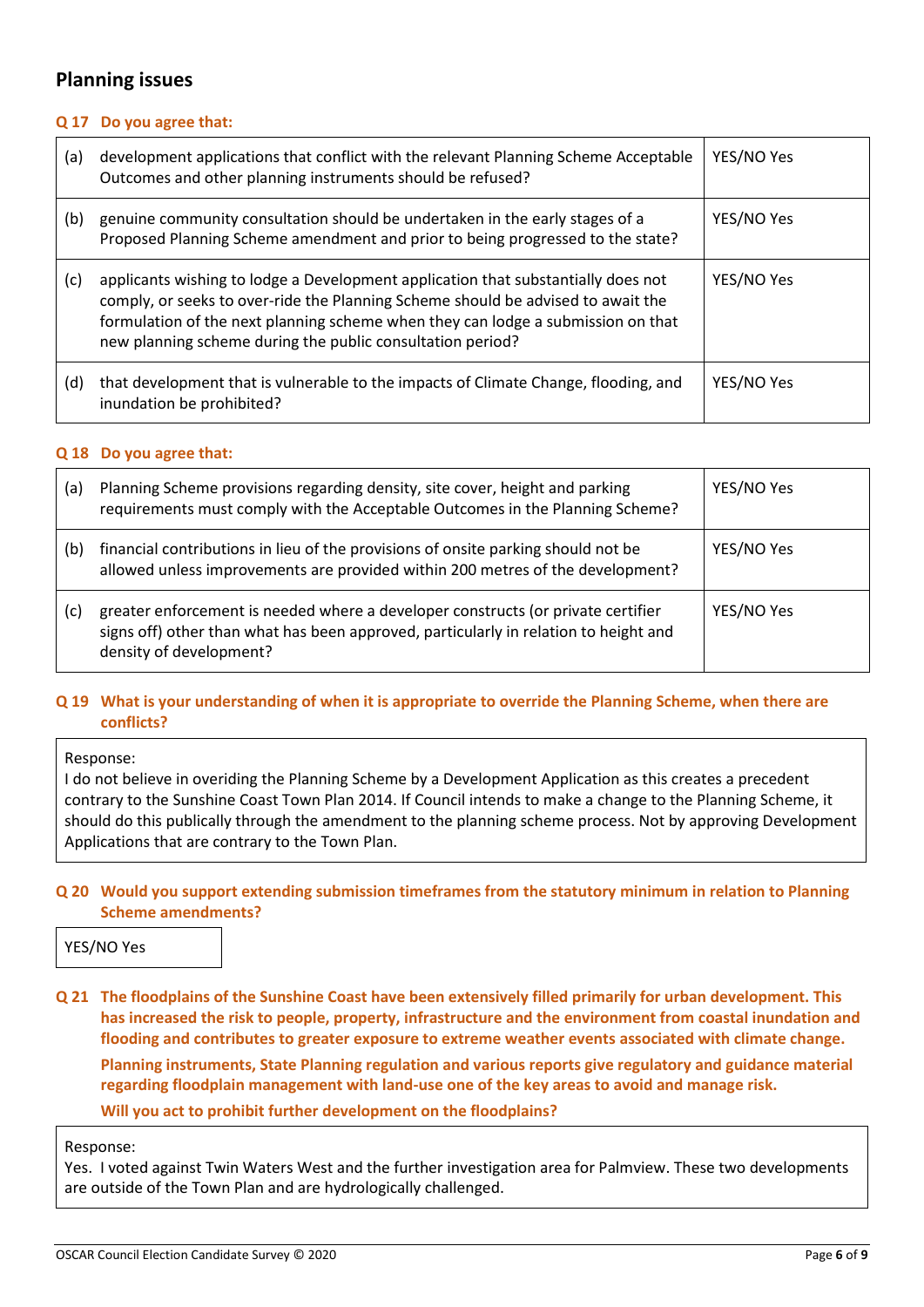## **Q 22 With respect to the South East Queensland Regional Plan (Shaping SEQ) that was given effect on 11 August 2017, do you support the Plan in its current form relating to the Northern sub-region, including designation of the Urban footprint and population targets?**

YES/NO No

## **Q 23 Do you support the proposed Coolum West intense residential/mixed use development and wave pool proposal on significantly constrained land, which is also outside the urban footprint?**

| YES/NO No | If NO, will you, if elected to council, support SCRC advocating to the State Government against |  |
|-----------|-------------------------------------------------------------------------------------------------|--|
|           | this proposal? YES/NO Yes                                                                       |  |

## **Q 24 What is your view in relation to this statement:**

*"ALL mixed-use multi-residential buildings requiring a Material Change of Use (MCU) must be "impact assessed" except where compliance is achieved with all relevant SCPS "Acceptable Outcomes" in the codes applicable to each development application. Community notification and rights of appeal in the P&E Court will therefore be restored for all non-compliant applications simply by this change"*

## Response:

Unfortunately, under the Planning Act guidelines, Acceptable Outcomes are not enforceable. They are accepted if they can be achieved which is not strong enough language.

Only Performance Outcomes can be enforced.

This is a failure of the Planning Act guidelines and should be changed immediately.

## **Q 25 The coastal hazard and "erosion prone area" is defined by the Queensland Government and State Planning Policy Guidance states redevelopment is to "avoid urban footprint expansion into erosion prone areas (3.2)".**

**How will you participate in supporting a change to limit or avoid increases in the footprint and density of medium and high rise mixed use -residential buildings in these designated coastal hazard areas to reduce overall risk?**

## Response:

I will continue to advocate strongly, as I have in the past, to have strong control of the Town Plan and to limit development in these erosion prone areas.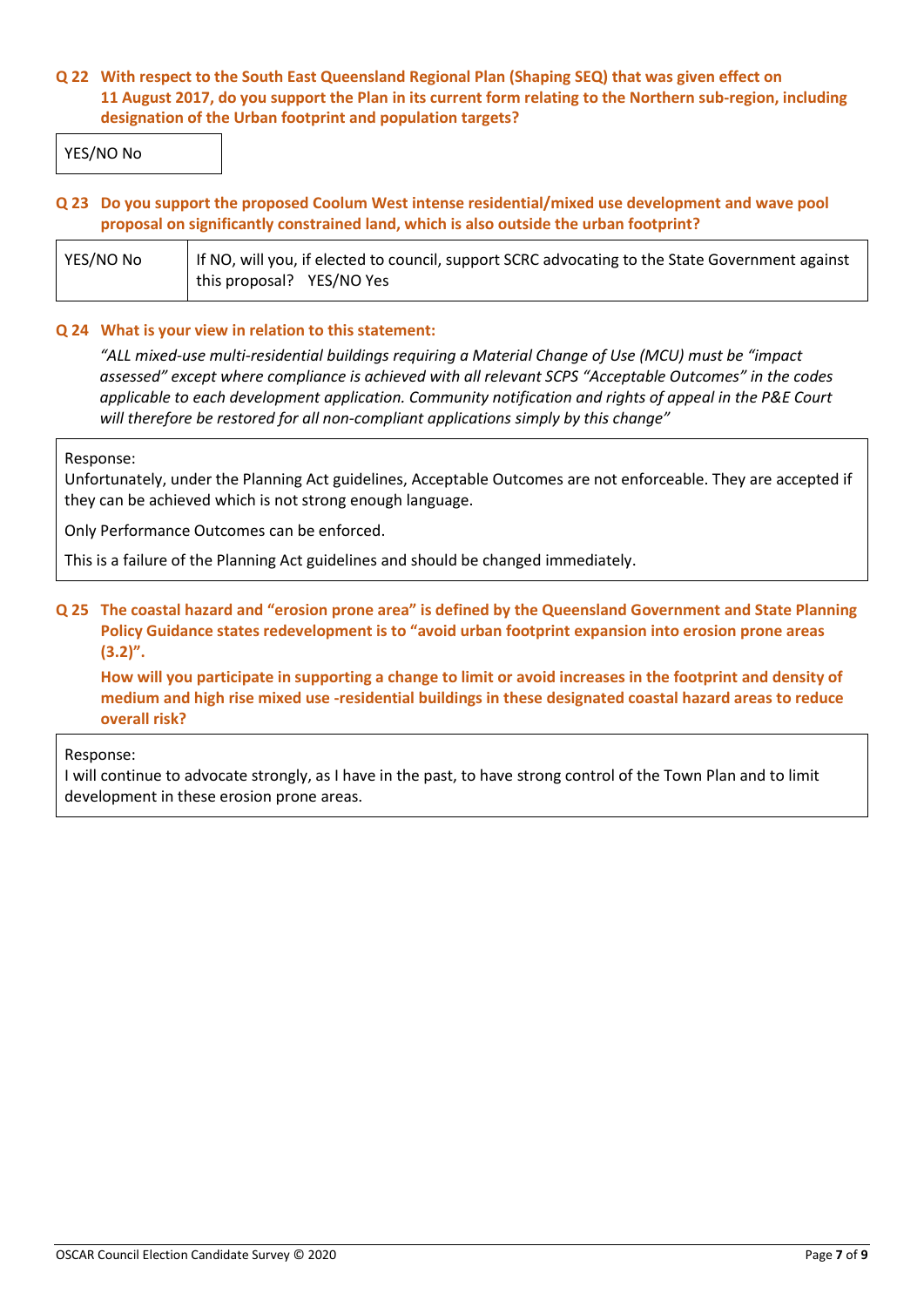## **General**

## **Q 26 The Sunshine Coast Regional Council ratepayers have been consistently hit with annual rate increases much higher than the region's CPI. How would you address this?**

## Response:

The rapid rate of growth for South East Queensland is dictated by the State Regional Plan and I do not agree with the level of density resulting from these State Government directives. Caloundra South is a classic example of high-density residential development being forced upon the Sunshine Coast Council.

Theses developments bring contributed assets which come to Council along with the associated infrastructure required to service these communities, for example sporting fields and associated buildings.

These assets and developments put an enormous pressure on Councils who are then required to provide additional services and to build the associated infrastructure for these new areas.

The above is one of the contributing factors to rate rises being above CPI as Council is being made to pick up the infrastructure costs caused by this State mandated population growth targets.

## **Q 27 Would you support a proposal that all Statutory Community Engagement exercises either by Council or other parties (including developers) must be carried out by a demonstrably independent and professional third party organisation according to specific pre-determined parameters?**

YES/NO Yes

## **Q 28 Do you support the Environment Levy and its policies, including continued acquisition of land for conservation, partnership funding for Land for Wildlife and other environment programs?**

YES/NO Yes

## **Q 29 Do you live in the division for which you are standing as a Councillor?**

YES/NO/NA Yes

## **Q 30 If elected, how do you intend to engage with your community?**

#### Response:

I currently engage heavily with my community by attending many of their meetings, including the rural fire brigade that is not a Council responsibility but is a State responsibility.

I attend Neighbourhood Watches, Community Progress Associations, Rural Fire Brigades, Hall Committees, Chambers of Commerce meetings, Historical Society meetings, Craft Cottage meetings, Garden Club meetings, Lions Club meetings, Rotary Club meetings, Mens Shed meetings and Welcome to Residents meetings.

I am out 3-4 nights every week on average and 2-3 functions on weekends.

Through all of these gatherings, I am available to listen to my community and advocate for them in Council.

## **Q 31 If elected as a Divisional Councillor how will you advance the specific needs of your Division?**

## Response:

I will continue to advance the unique needs of Division 7 as I have done for the past 16 years.

The unique needs of Division 7 include working towards improving the parking issues. I will continue to upgrade the parks and open spaces throughout the Division and create new local parks for our community.

I will continue the program of sealing the gravel roads of Division 7.

I will continue to install cycleways and footpaths linking local communities to shopping centres, schools and our great parks.